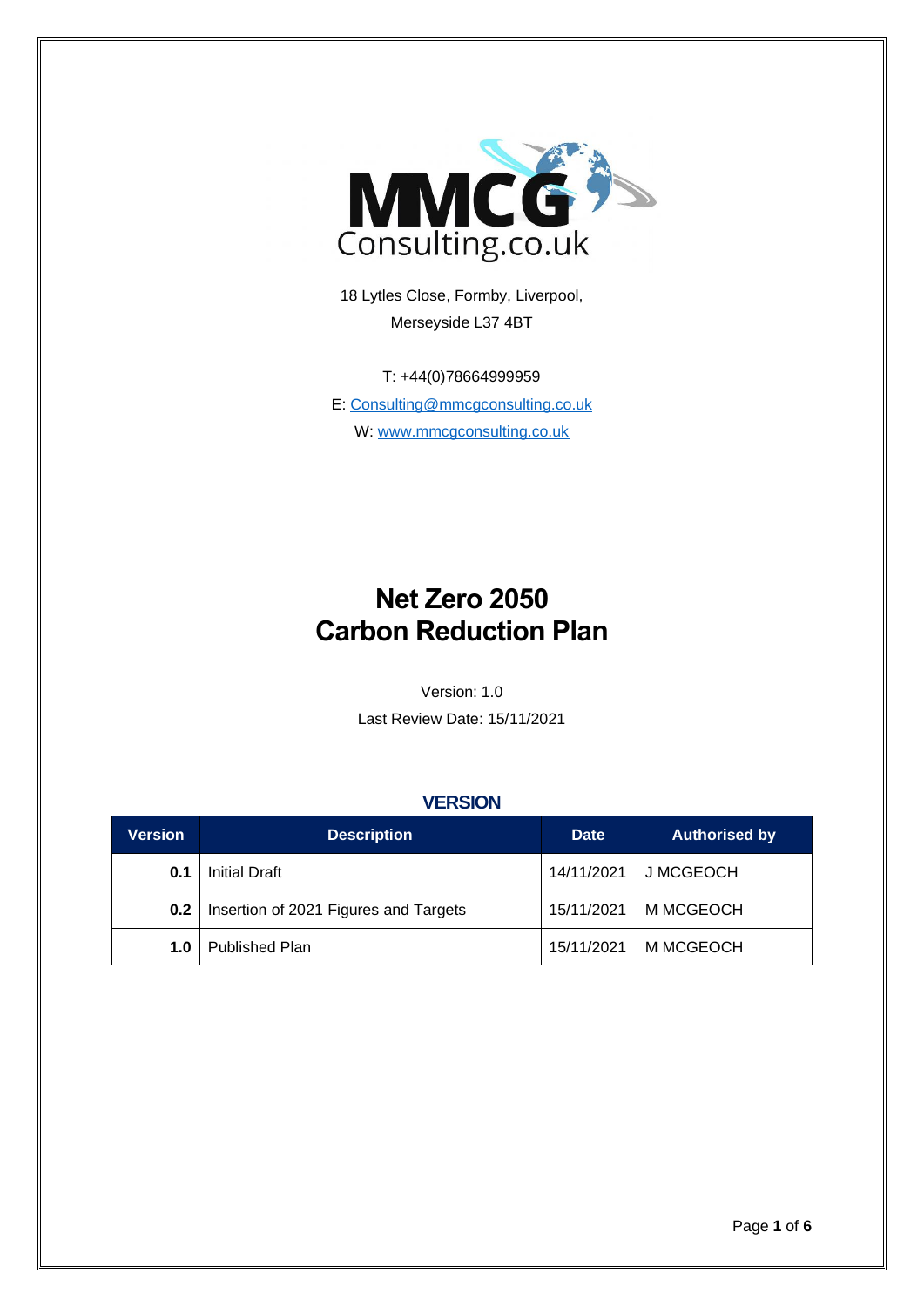

**MMCG Consultancy Services**<br>Ltd

T: +44(0)78664999959

E: Consulting@mmcgconsulting.co.uk

W: www.mmcgconsulting.co.uk

# **Contents**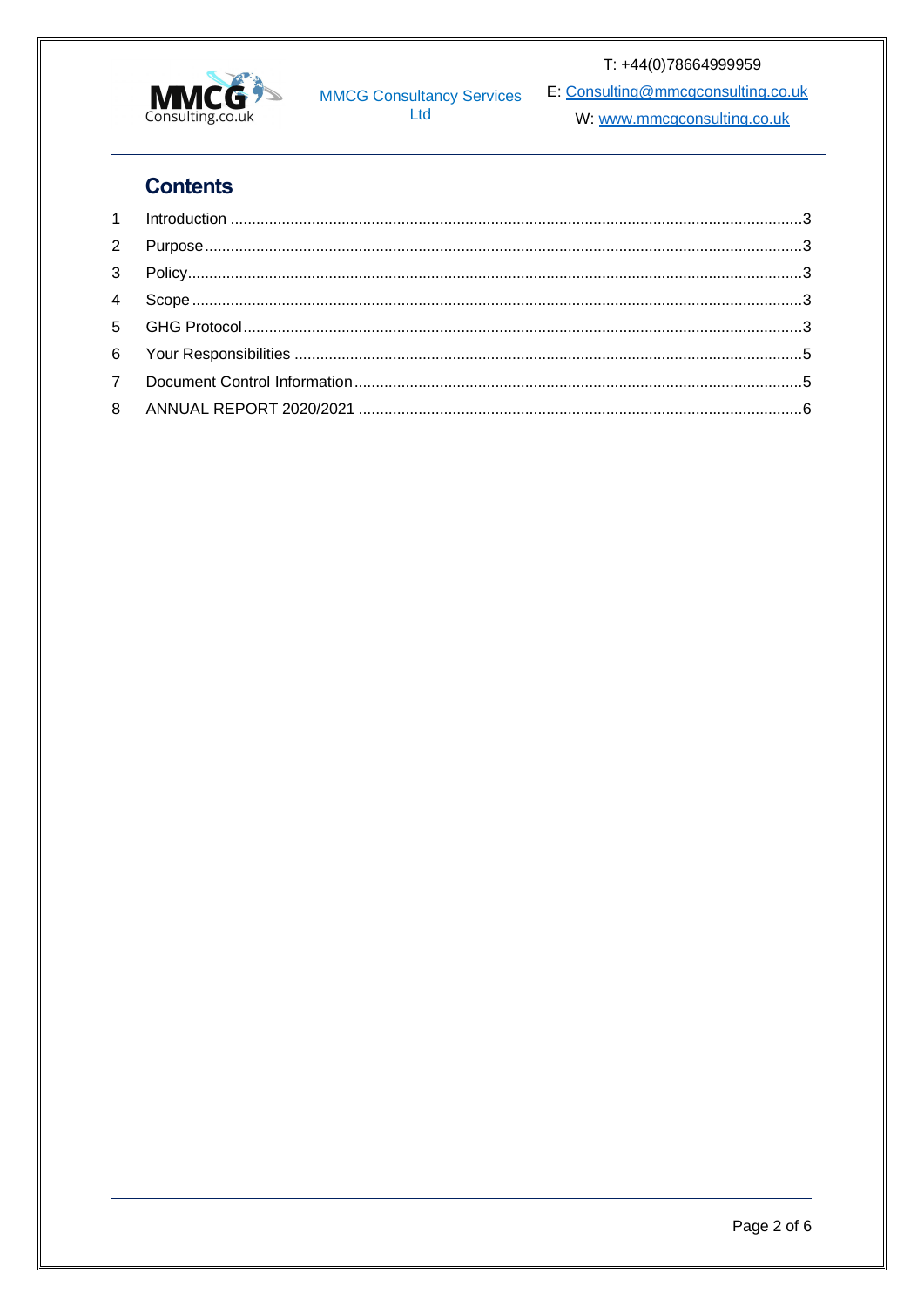T: +44(0)78664999959



MMCG Consultancy Services Ltd

E: [Consulting@mmcgconsulting.co.uk](mailto:Consulting@mmcgconsulting.co.uk)

W[: www.mmcgconsulting.co.uk](http://www.mmcgconsulting.co.uk/)

## <span id="page-2-0"></span>**1 Introduction**

It is the responsibility of all users of MMCG Consultancy Services Ltd to read, understand and comply with this policy. This policy may be updated from time to time to comply with legal and policy requirements. Review and compliance will form part of MMCG annual certification of policy compliance.

## <span id="page-2-1"></span>**2 Purpose**

This Carbon Reduction Plan is intended to show that MMCG Consultancy Services Ltd and all its users, are committed to being Net Zero by 2050, in line with GHG (Green House Gas) Protocol, it is also in place to show the means of which we are going to achieve this.

SMEs (Small and Medium Sized Enterprises) account for 90% of all businesses, in order to achieve Net Zero by 2050, all SMEs must lower their carbon emissions.

"Setting a net zero target that requires reduction of emissions, aligned with pathways that limit warming to 1.5°C, and balancing any remaining emissions by use of carbon removal."

Every employee and individual acting on behalf of MMCG Consultancy Services Ltd is responsible to follow this policy so that we can ensure that we remain an ethical and morally conscious organisation.

## <span id="page-2-2"></span>**3 Policy**

It is MMCG Consultancy Services employees (MMCG) who must act in an environmentally conscious manner.

MMCG has a duty, under the Paris Climate Agreement [\(Paris Accords 2015\)](https://www.un.org/en/climatechange/paris-agreement), to help in the reduction of carbon emissions, to ensure that the global temperature increase does not exceed 2°C, and if possible limit it to 1.5°C.

## <span id="page-2-3"></span>**4 Scope**

Members of MMCG and all other users (staff, students, visitors, contractors, and others) of the MMCG's facilities are bound by the provisions of its policies in addition to this Carbon Reduction Plan.

To become Net Zero by 2050, we must:

- 1. Actively seek out Eco-friendly alternatives within the business and our personal lives.
- 2. Push forward ideas of ways in which we can achieve a lower carbon footprint.
- 3. Follow government set out guidelines (such as the [GHG Protocol\)](https://ghgprotocol.org/sites/default/files/standards/ghg-protocol-revised.pdf).

## <span id="page-2-4"></span>**5 GHG Protocol**

The GHG Protocol Corporate Standard focuses only on the accounting and reporting of emissions Document Control Information.

To help delineate direct and indirect emission sources, improve transparency, and provide utility for different types of organizations and different types of climate policies and business goals, three "scopes" (scope 1, scope 2, and scope 3) are defined for GHG accounting and reporting purposes. Scopes 1 and 2 are carefully defined in this standard to ensure that two or more companies will not account for emissions in the same scope. This makes the scopes amenable for use in GHG programs where double counting matters. Companies shall separately account for and report on scopes 1 and 2 at a minimum.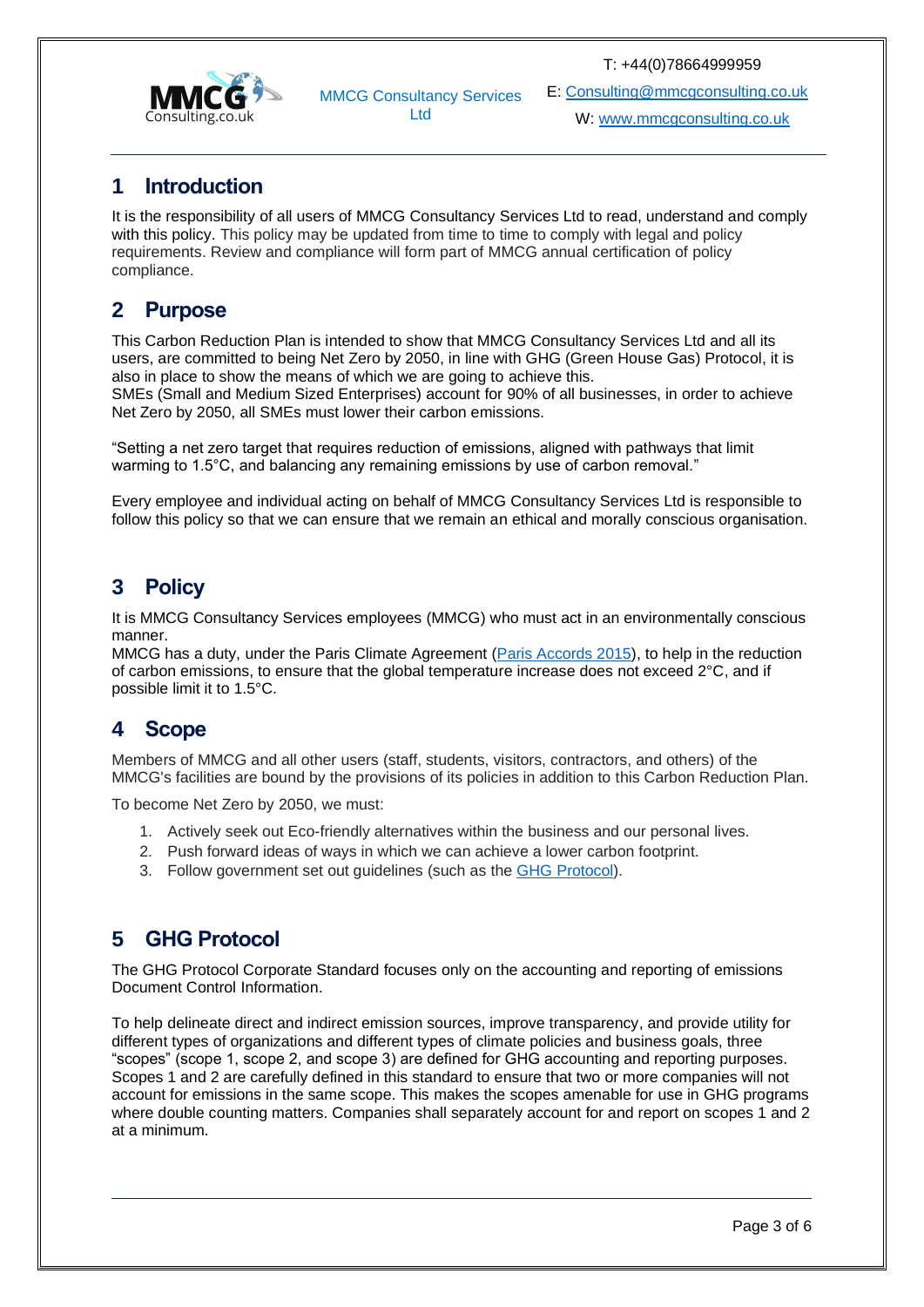

MMCG Consultancy Services Ltd

E: [Consulting@mmcgconsulting.co.uk](mailto:Consulting@mmcgconsulting.co.uk)

W[: www.mmcgconsulting.co.uk](http://www.mmcgconsulting.co.uk/)

#### **SCOPE 1 – DIRECT**

Companies report GHG emissions from sources they own or control as scope 1. Direct GHG emissions are principally the result of the following types of activities undertaken by the company:

- 1. Generation of electricity, heat, or steam.
- 2. Physical or chemical processing.
- 3. Transportation of materials, products, waste, and employees with the use of company owned/controlled vehicles.
- 4. Fugitive emissions.

To achieve Net Zero by 2050, MMCG consultancy will monitor and report the use of its owned vehicles for business use, and where possible use more eco-friendly alternatives.

#### **SCOPE 2 – INDIRECT**

Companies report the emissions from the generation of purchased electricity that is consumed in its owned or controlled equipment or operations.

Scope 2 emissions are a special category of indirect emissions.

Scope 2 accounts for GHG emissions from the generation of purchased electricity consumed by the company. Purchased electricity is defined as electricity that is purchased or otherwise brought into the organizational boundary of the company. Scope 2 emissions physically occur at the facility where electricity is generated.

"For many companies, purchased electricity represents one of the largest sources of GHG emissions and the most significant opportunity to reduce these emissions."

In order to reduce Scope 2 emissions, MMCG Consultancy will be investing in energy efficient technologies and energy conservation.

We will do this by switching to less GHG intensive sources of electricity, and where possible use renewable sources.

MMCG employees, where possible will be energy conscious, to aid in the conservation of energy.

#### **SCOPE 3 – OTHER INDIRECT GHG EMISSIONS**

Scope 3 is an optional reporting category that allows for the treatment of all other indirect emissions. Scope 3 emissions are a consequence of the activities of the company but occur from sources not owned or controlled by the company. Some examples of scope 3 activities are extraction and production of purchased materials; transportation of purchased fuels; and use of sold products and services Scope 3 is an optional reporting category that allows for the treatment of all other indirect emissions. Scope 3 emissions are a consequence of the activities of the company but occur from sources not owned or controlled by the company. Some examples of scope 3 activities are extraction and production of purchased materials; transportation of purchased fuels; and use of sold products and services.

Consistent with the scope 2 definition, emissions from the generation of purchased electricity that is consumed during transmission and distribution are reported in scope 2 by the company that owns or controls the T&D operation. End consumers of the purchased electricity do not report indirect emissions associated with T&D losses in scope 2 because they do not own or control the T&D operation where the electricity is consumed (T&D loss).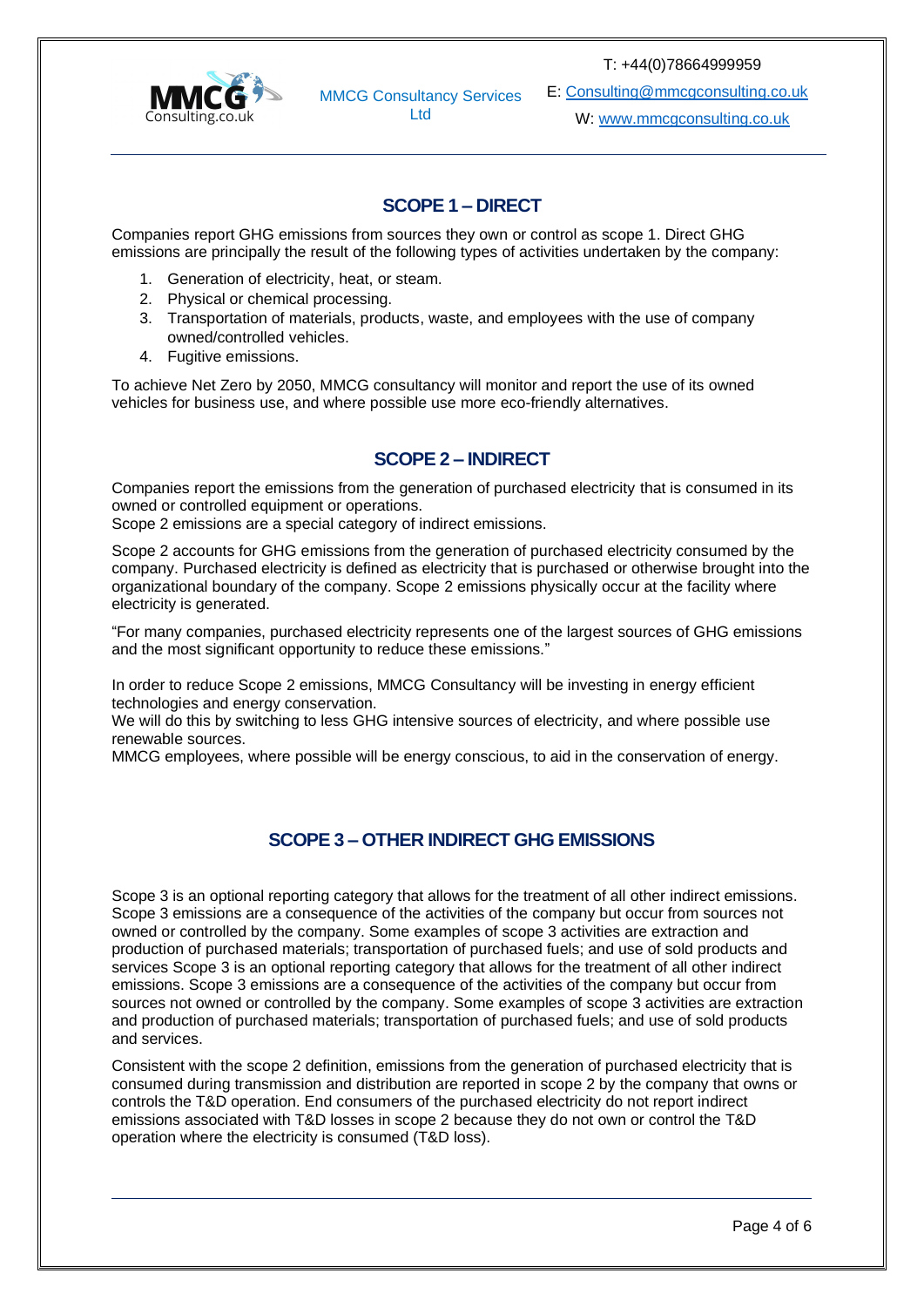

MMCG Consultancy Services Ltd

E: [Consulting@mmcgconsulting.co.uk](mailto:Consulting@mmcgconsulting.co.uk)

W[: www.mmcgconsulting.co.uk](http://www.mmcgconsulting.co.uk/)

### <span id="page-4-0"></span>**6 Your Responsibilities**

You must ensure that you read, understand, and comply with this policy.

Other than what is stated in Chapter 5, MMCG employees will actively try to reduce their own Carbon Footprint at home, and on contract.

## <span id="page-4-1"></span>**7 Document Control Information**

Owner: J MCGEOCH

Approval Date: 15 Nov 2021

Approved By: M MCGEOCH

Date of Last review: See front sheet.

Date of next review: This policy will be in place for one year following approval of a review and amendments. An earlier review may take place in exceptional circumstances, such as a change in legislation and/or being insufficient for purpose.